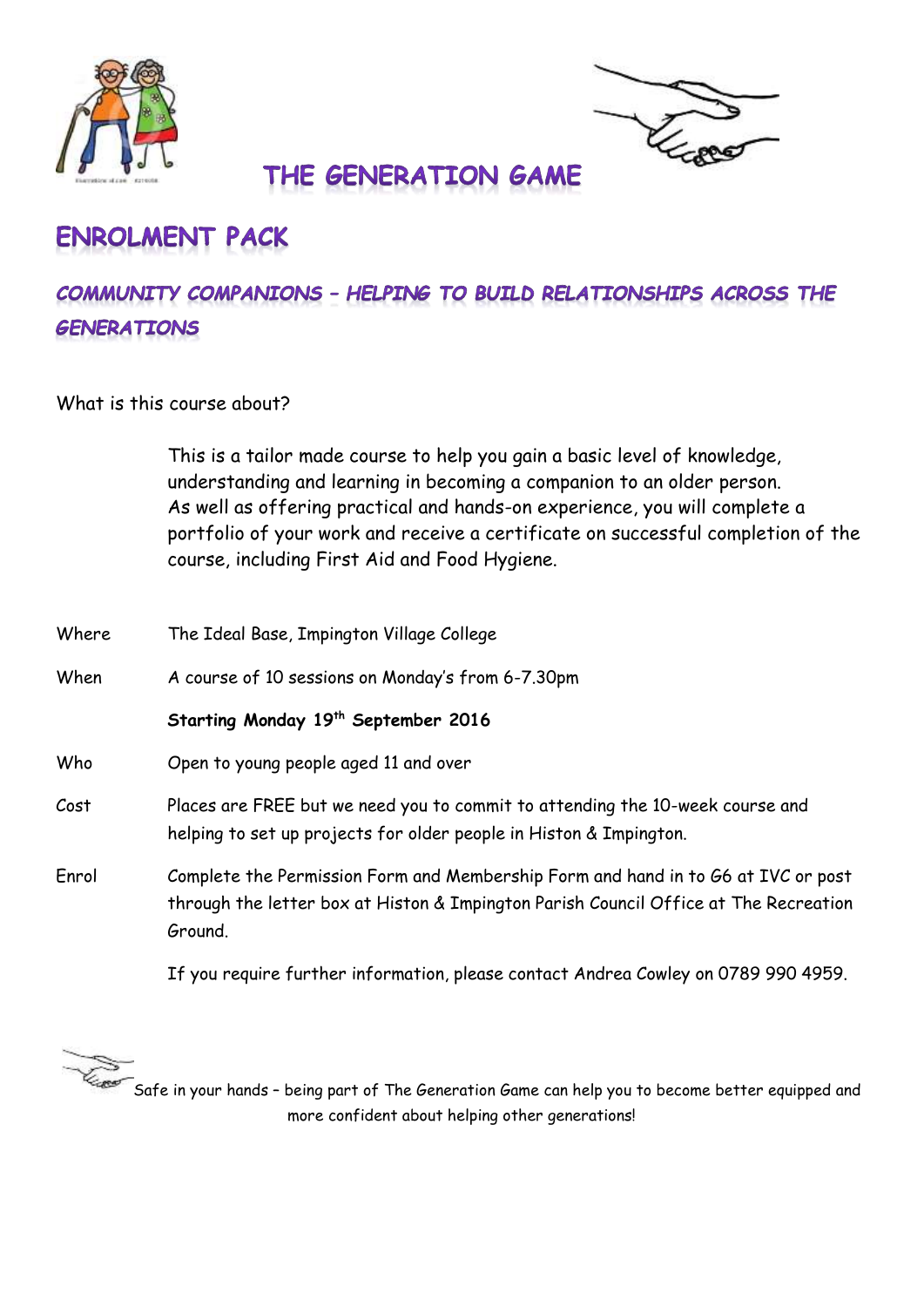

**The Generation Game Community Companion**

## **Programme**

**Week 1 Monday 19th September** 6.00 -7.30pm The Ideal Base Introduction to the course Group Agreement 'The Portfolio' explained 'About me' How many older people do you know – who are they?

**Week 2 Monday 26th September** 6.00 -7.30pm The Ideal Base What makes a good/bad Companion What do young people think of older people? What do older people think of young people? Games

#### **Saturday 1st October**

Basic First Aid and Basic Food Hygiene Training The Ideal Base 10am – 3.15pm (lunch included)

**rd October** 6.00 -7.30pm The Ideal Base

**Week 3 Monday 3** Introduction to The Older People's Co-ordinator Services available for older people Wish list from older people for new projects Games

**Week 4 Monday 10th October** 6.00 -7.30pm The Ideal Base Dementia Training Making fairy cakes and hot drinks

**Week 5 Monday 17th October** 6.00 -7.30pm The Ideal Base Boundaries Identifying our strengths and what we can offer Project ideas to start in September

**Half Term – no meeting**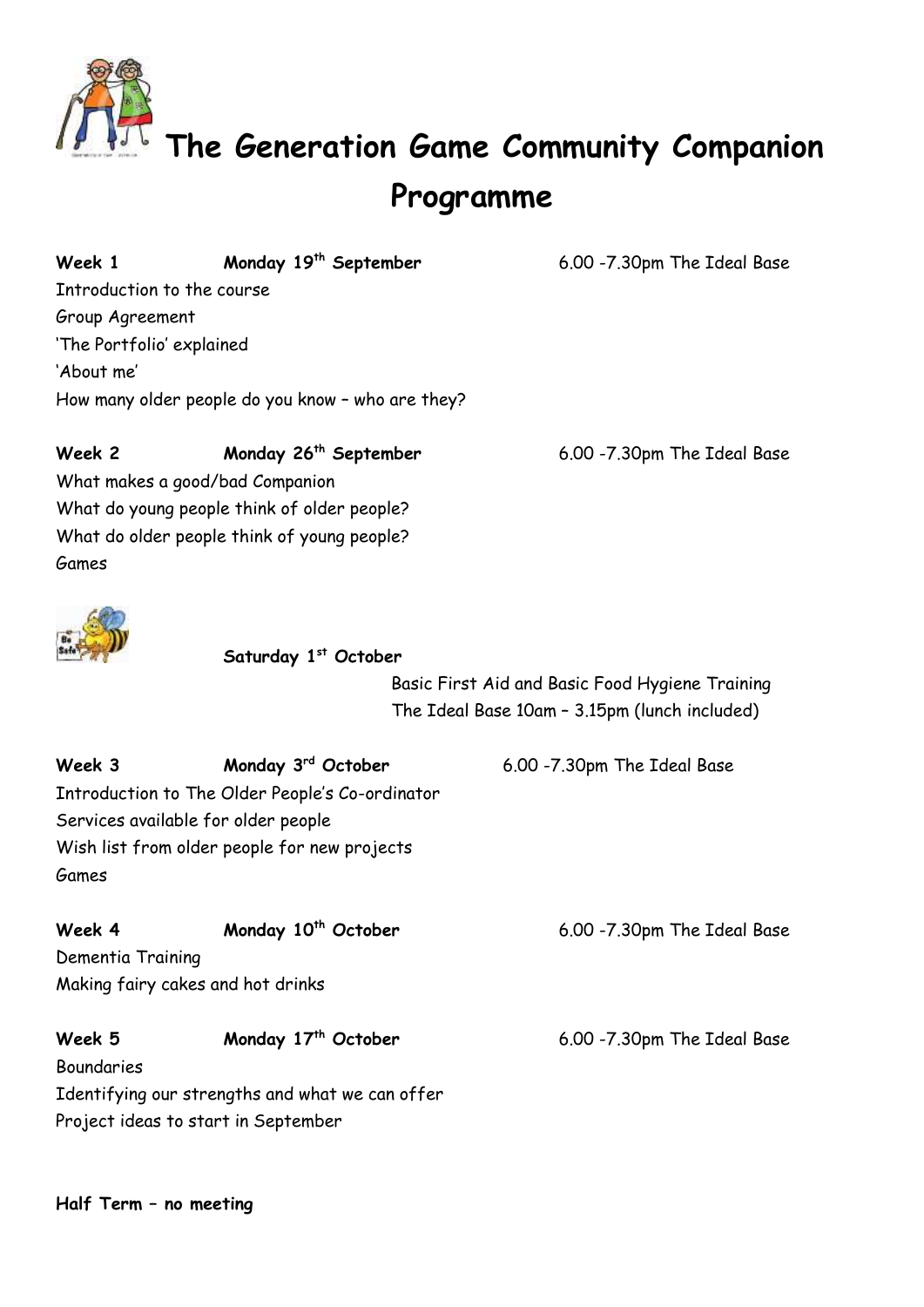| Week 6<br>Setting up a visit and/or activities night  | Monday 31 <sup>st</sup> October<br>Advertising/communication/planning/resources/evaluation | 6.00 -7.30pm The Ideal Base |  |  |  |  |  |
|-------------------------------------------------------|--------------------------------------------------------------------------------------------|-----------------------------|--|--|--|--|--|
| Week 7                                                | Monday 7 <sup>th</sup> November                                                            | 6.00 -7.30pm The Ideal Base |  |  |  |  |  |
| Safeguarding                                          |                                                                                            |                             |  |  |  |  |  |
| How to deal with challenging situations               |                                                                                            |                             |  |  |  |  |  |
| How to deal with emergencies and what to look out for |                                                                                            |                             |  |  |  |  |  |
|                                                       |                                                                                            |                             |  |  |  |  |  |
| Week 8                                                | Monday 14 <sup>th</sup> November                                                           | 6.00 -7.30pm The Ideal Base |  |  |  |  |  |
|                                                       |                                                                                            |                             |  |  |  |  |  |
| Portfolio update                                      |                                                                                            |                             |  |  |  |  |  |
| Recap of course                                       |                                                                                            |                             |  |  |  |  |  |
| What's next?                                          |                                                                                            |                             |  |  |  |  |  |
| Week 9                                                | Monday 21 <sup>st</sup> November                                                           | 6.00 -7.30pm The Ideal Base |  |  |  |  |  |
| Finishing off and hand in portfolios                  |                                                                                            |                             |  |  |  |  |  |
| Planning for projects starting in September           |                                                                                            |                             |  |  |  |  |  |
|                                                       |                                                                                            |                             |  |  |  |  |  |
| Week 10                                               | Monday 28 <sup>th</sup> November                                                           | 6.00 -7.30pm The Ideal Base |  |  |  |  |  |
| Distribution of certificates and uniform              |                                                                                            |                             |  |  |  |  |  |
| Recreation Ground event briefing                      |                                                                                            |                             |  |  |  |  |  |
| Summer holiday opportunities                          |                                                                                            |                             |  |  |  |  |  |

#### **Holiday voluntary work**

Opportunity to work at Histon & Impington Community Day Centre based at Histon Baptist Church. Tuesday and Friday mornings throughout the holidays.

\_\_\_\_\_\_\_\_\_\_\_\_\_\_\_\_\_\_\_\_\_\_\_\_\_\_\_\_\_\_\_\_\_\_\_\_\_\_\_\_\_\_\_\_\_\_\_\_\_\_\_\_\_\_\_\_\_\_\_\_\_\_\_\_\_\_\_\_\_\_\_\_\_\_\_

### **January 2017**

New projects identified and planned to start with regular support sessions for young people to attend. Details to be discussed.

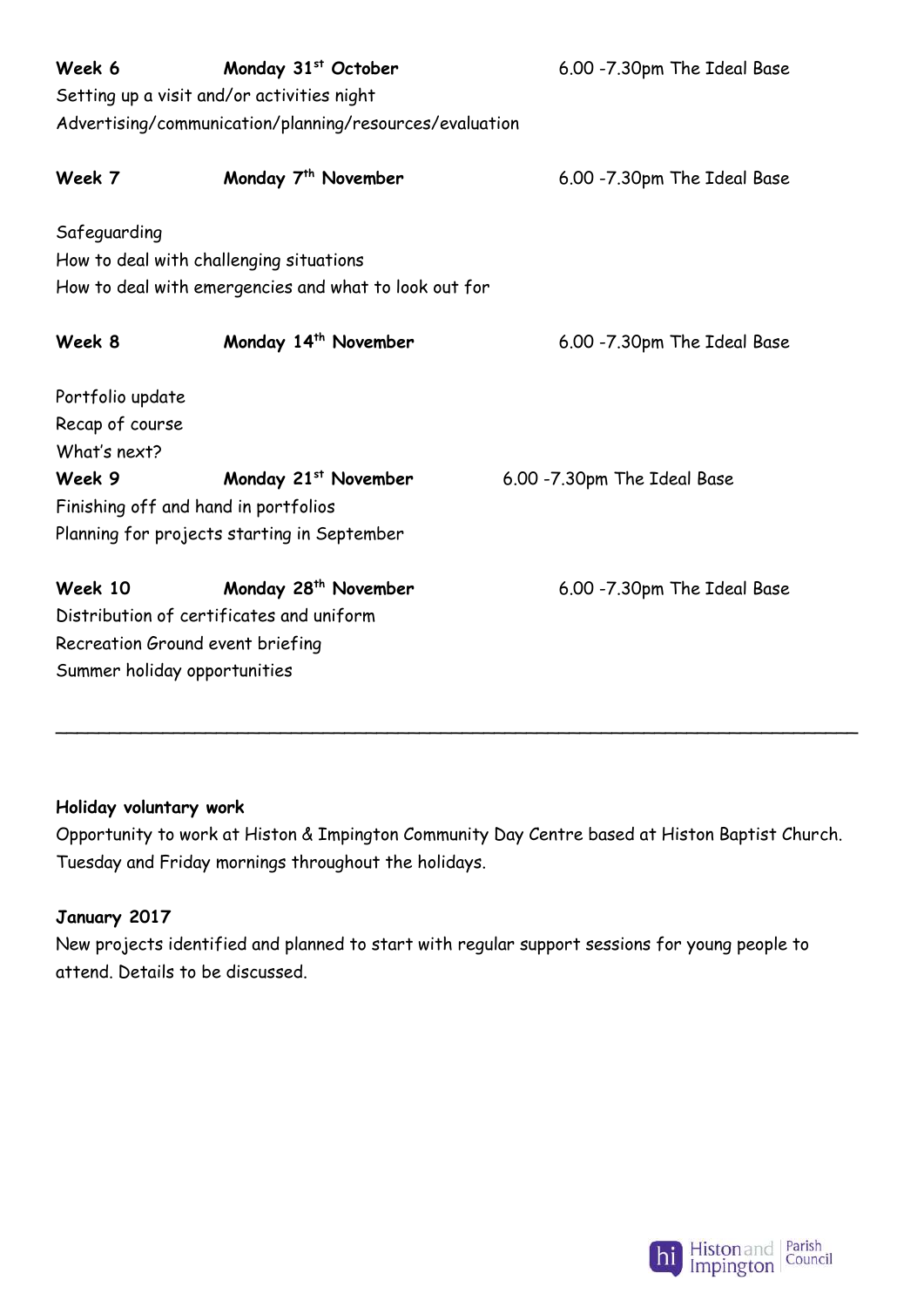

## **Permission Form**

Parent/carer (name) …………………………………………………………………………..

I give permission for my son/daughter (name) …………………………………………….

School attended:……………………………………………………………. Form at school: ……………………………….

Home address: …………………………………………………………………………………………………………………………………………………….

to attend **The Next Generation Community Companion Course** starting on Monday 19th September 2016.

I understand that refreshments will be available.

Please let us know if your son/daughter has any allergies, is on any particular medication that we need to know about or has a learning/additional need that we need to be aware of:

…………………………………………………………………………………………………………………………………………………………………………………..

My emergency contact number is: …………………………………………………………

Signed: ………………………………………… Date: ……………………………………

□ I have completed a Histon & Impington Parish Council Youth Work Membership Form

Send to Andrea Cowley: **G6** at IVC

Or: Youth Worker for Histon & Impington Parish Council, Parish Office, New Road, Impington CB24 9LU

If you require further information, please contact Andrea Cowley on 0789 990 4959.